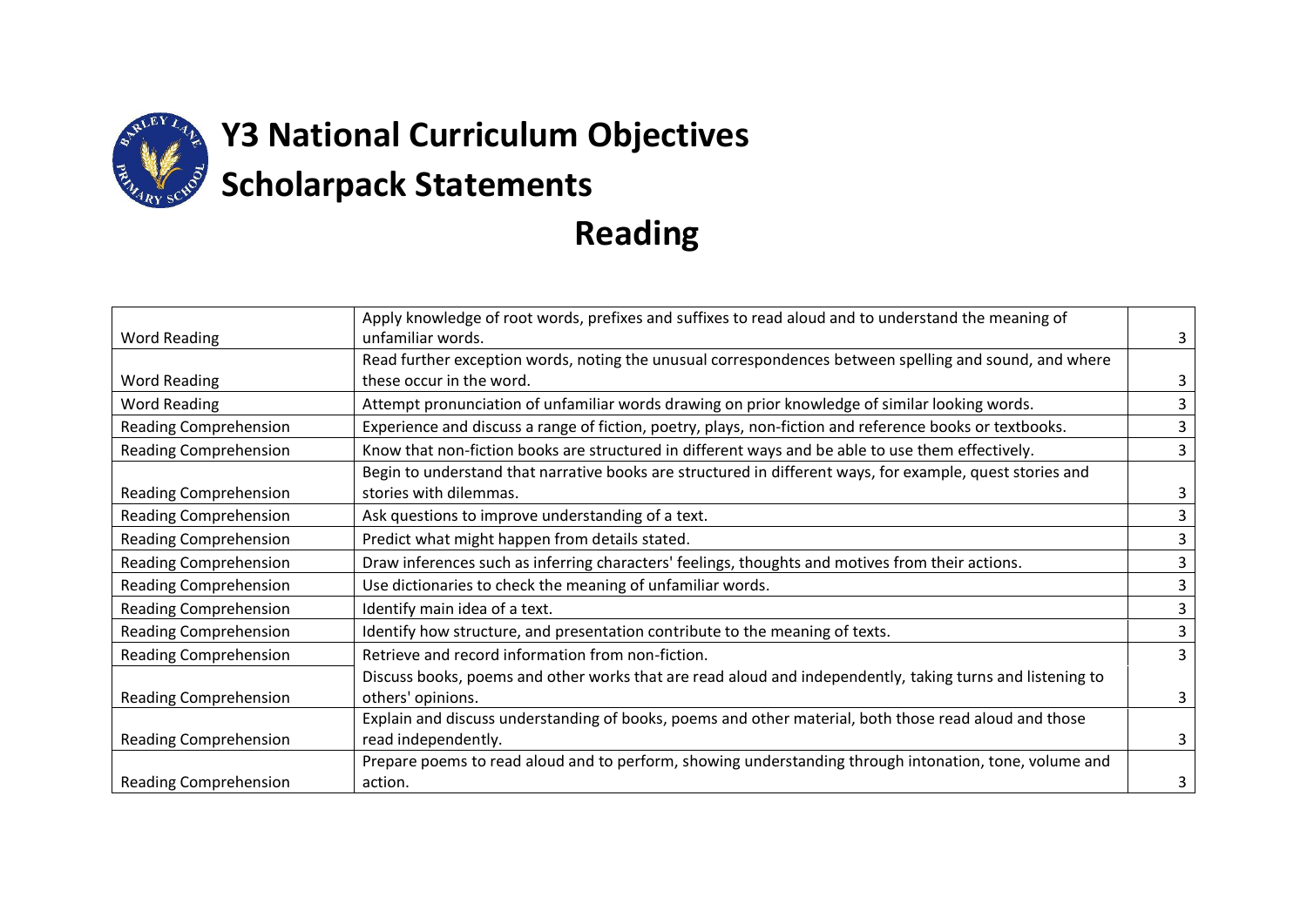| <b>Reading Exceeding Statements</b> | Skim materials and note down different views and arguments.                                          |   |
|-------------------------------------|------------------------------------------------------------------------------------------------------|---|
| <b>Reading Exceeding Statements</b> | Pause appropriately in response to punctuation and/or meaning.                                       |   |
| <b>Reading Exceeding Statements</b> | Justify predictions by referring to the story.                                                       |   |
|                                     | Begin to find meaning beyond the literal, e.g. the way impressions of people are conveyed through    |   |
| <b>Reading Exceeding Statements</b> | choice of detail and language.                                                                       |   |
| <b>Reading Exceeding Statements</b> | Read ahead to determine direction and meaning in a story.                                            |   |
| <b>Reading Exceeding Statements</b> | Investigate what is known about the historical setting and events and their importance to the story. |   |
| <b>Reading Exceeding Statements</b> | Deduce from the evidence in the text what characters are like.                                       |   |
| <b>Reading Exceeding Statements</b> | Explore figurative language and the way it conveys meaning succinctly.                               |   |
| <b>Reading Exceeding Statements</b> | identify the way a writer sets out to persuade.                                                      |   |
| <b>Reading Exceeding Statements</b> | Explore the relationship between a poet and the subject of a poem.                                   | 3 |

#### **Writing**

|               | Spell words with additional prefixes and suffixes and understand how to add them to root words, for example - form |   |
|---------------|--------------------------------------------------------------------------------------------------------------------|---|
| Transcription | nouns using super, anti, auto.                                                                                     | 3 |
| Transcription | Recognise and spell additional homophones, for example - he'll, heel, heal.                                        |   |
| Transcription | Use the first two or three letters of a word to check its spelling in a dictionary.                                |   |
| Transcription | Spell correctly word families based on common words, for example - solve, solution, solver.                        |   |
| Transcription | Spell identified commonly misspelt words from Year 3 and 4 word list.                                              |   |
| Transcription | Make analogies from a word already known to apply to an unfamiliar word.                                           |   |
| Transcription | Identify the root in longer words.                                                                                 |   |
| Transcription | Use the diagonal and horizontal strokes that are needed to join letters.                                           |   |
| Transcription | Understand which letters, when adjacent to one another, are best left unjoined.                                    |   |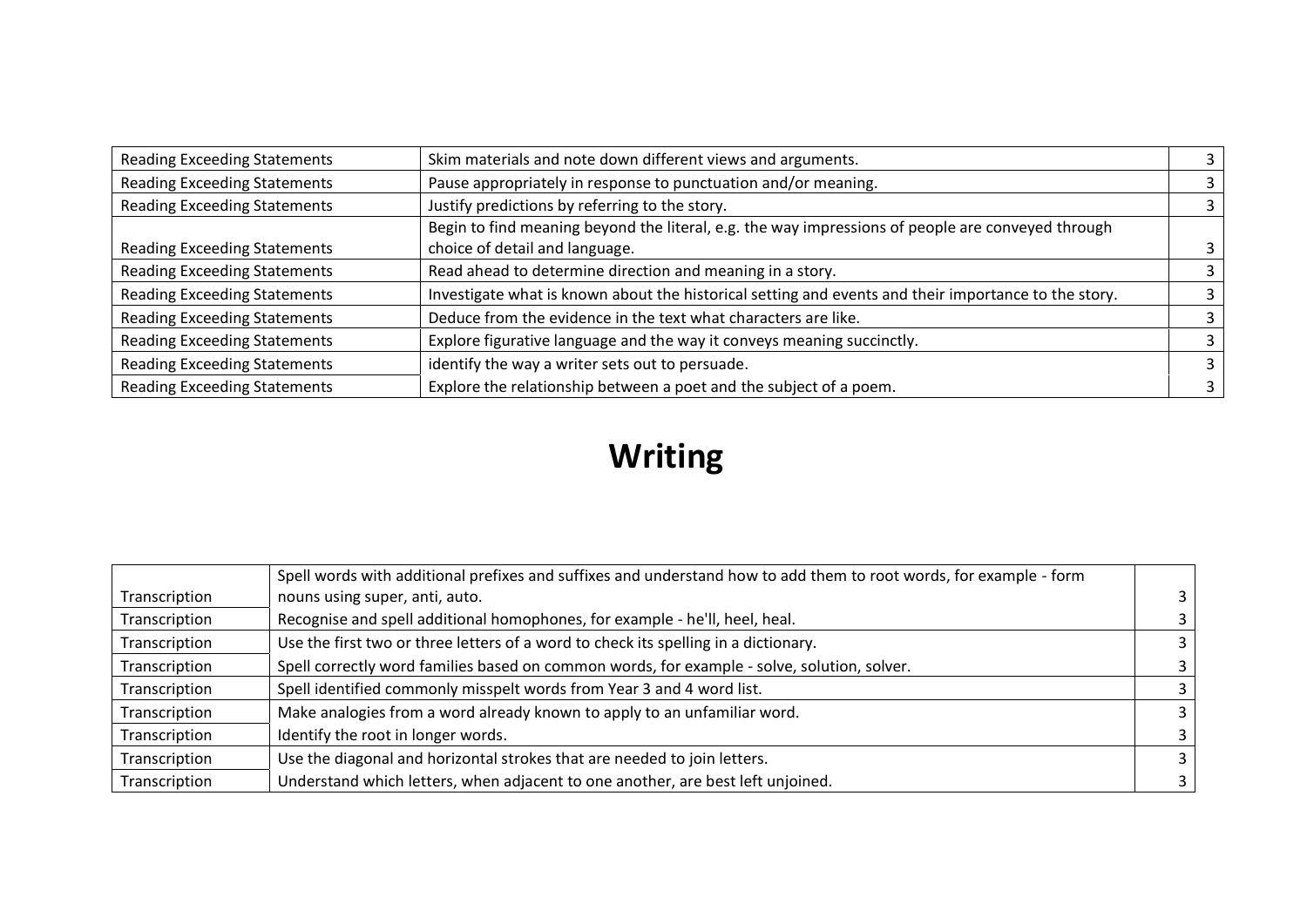| Transcription | Increase the legibility, consistency and quality of handwriting.                                                           | 3 |
|---------------|----------------------------------------------------------------------------------------------------------------------------|---|
|               | Look at and discuss models of writing of the text type, purpose and audience to be written, noting: structure; grammatical |   |
| Composition   | features and use of vocabulary.                                                                                            | 3 |
| Composition   | Compose sentences using a wider range of structures linked to the grammar objectives.                                      |   |
| Composition   | Write a narrative with a clear structure, setting, characters and plot.                                                    | 3 |
| Composition   | Write a non-narrative using simple organisational devices such as heading sand sub-headings.                               |   |
| Composition   | Suggest improvement to writing through assessing writing with peers and self assessment.                                   | 3 |
|               | Make improvements by proposing changes to grammar and vocabulary to improve consistency, e.g. the accurate use of          |   |
| Composition   | pronouns in sentences.                                                                                                     |   |
|               | Use a range of sentences with more than one clause by using a wider range of conjunctions, e.g. when, if, because,         |   |
| Composition   | although.                                                                                                                  |   |
| Composition   | Use the perfect form of verbs to mark relationships of time and cause.                                                     | 3 |
| Composition   | Use conjunctions, adverbs and prepositions to express time and cause.                                                      | 3 |
| Composition   | Proof-read to check for errors in spelling and punctuation errors.                                                         | 3 |

| <b>Writing Exceeding Statements</b> | Use adjectives and adverbs with confidence and attempt to think of different ones to use in different         |  |
|-------------------------------------|---------------------------------------------------------------------------------------------------------------|--|
|                                     | situations.                                                                                                   |  |
| <b>Writing Exceeding Statements</b> | Give careful thought to the planning of writing and re-read it as a matter of course.                         |  |
|                                     | Ensure that descriptions have just enough detail to help the reader gain a better understanding about the way |  |
| <b>Writing Exceeding Statements</b> | the story is unfolding.                                                                                       |  |
| <b>Writing Exceeding Statements</b> | Use words that have not been used before when describing events, characters and feelings.                     |  |
| <b>Writing Exceeding Statements</b> | Use powerful verbs to show character or add impact.                                                           |  |
| <b>Writing Exceeding Statements</b> | Vary sentences, adding phrases to make the meaning more precise.                                              |  |
| <b>Writing Exceeding Statements</b> | Include descriptions of events and characters in a variety of styles and can sometimes contain humour.        |  |
| <b>Writing Exceeding Statements</b> | Describe characters and include feelings and emotions when needed.                                            |  |
|                                     | Choose the most appropriate style of writing to suit the needs of the situations, eg: poems, lists, letters,  |  |
| <b>Writing Exceeding Statements</b> | reports.                                                                                                      |  |
| <b>Writing Exceeding Statements</b> | Check punctuation and use speech marks and apostrophes accurately.                                            |  |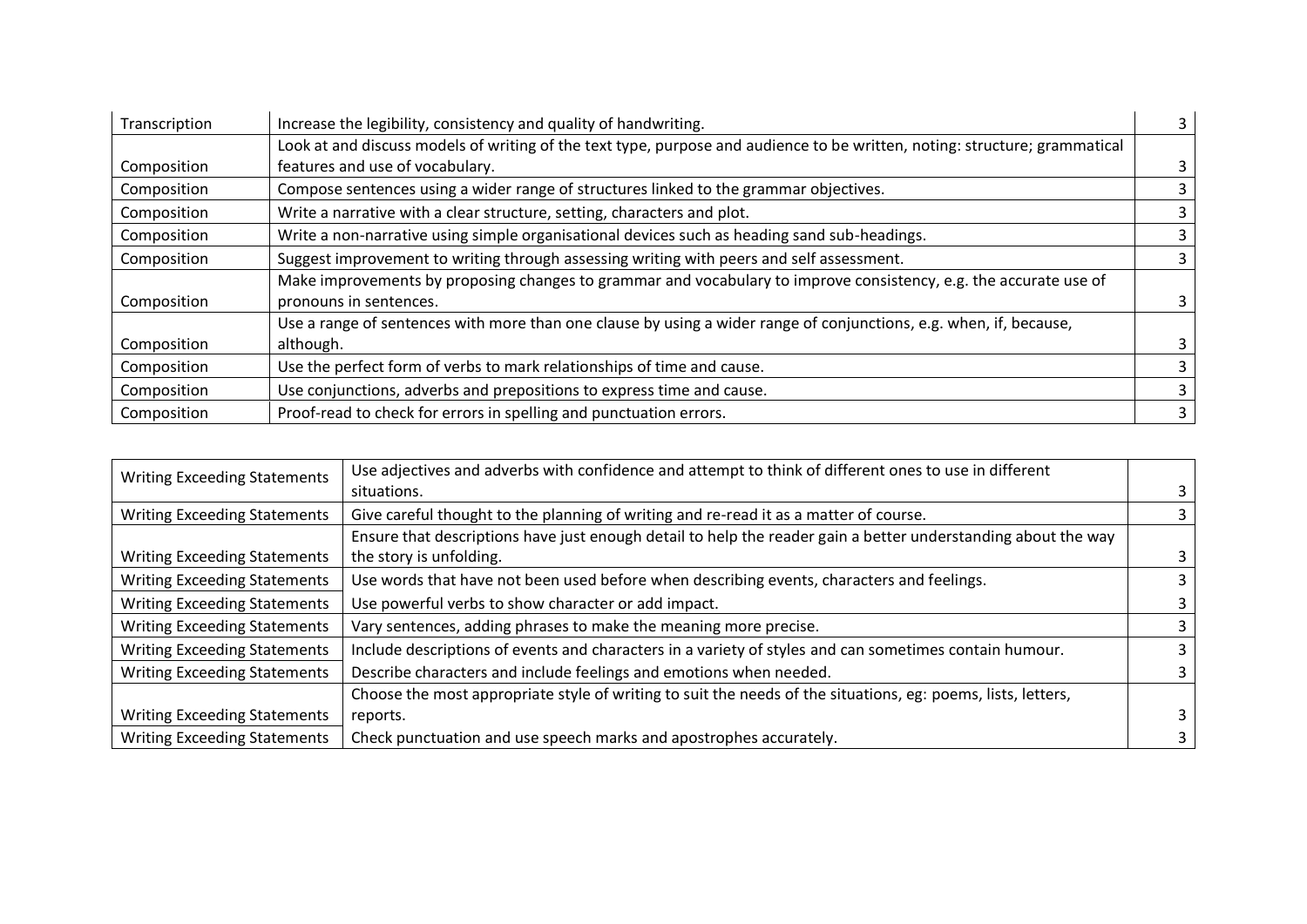## **Spoken Language**

| Spoken Language | Sequence and communicate ideas in an organised and logical way in complete sentences as required. |  |
|-----------------|---------------------------------------------------------------------------------------------------|--|
| Spoken Language | Vary the amount of detail and choice of vocabulary dependent on the purpose and audience.         |  |
| Spoken Language | Participate fully in paired and group discussions.                                                |  |
| Spoken Language | Show understanding of the main points in a discussion.                                            |  |
| Spoken Language | Start to show awareness of how and when Standard English is used.                                 |  |
| Spoken Language | Retell a story using narrative language and added relevant detail.                                |  |
| Spoken Language | Show they have listened carefully through making relevant comments.                               |  |
| Spoken Language | Formally present ideas or information to an audience.                                             |  |
| Spoken Language | Recognise that meaning can be expressed in different ways dependent on the context.               |  |
| Spoken Language | Perform poems from memory adapting expression and tone as appropriate.                            |  |

| Spoken Language Exceeding Statements | Speak with good diction so that those at the rear of the audience can hear clearly what is said.  |   |
|--------------------------------------|---------------------------------------------------------------------------------------------------|---|
| Spoken Language Exceeding Statements | Talk about personal feelings in relation to the way a story starts and ends.                      |   |
| Spoken Language Exceeding Statements | Ensure that persuasive talk provokes a strong response.                                           |   |
|                                      | Listen to others responsively in discussion and link ideas clearly to what others have said, even |   |
| Spoken Language Exceeding Statements | when views are different.                                                                         | 3 |
| Spoken Language Exceeding Statements | Make use of what is learnt from a discussion, presentation or broadcast.                          |   |
| Spoken Language Exceeding Statements | Ensure the language and structure used when giving instructions are appropriate for the task.     |   |
| Spoken Language Exceeding Statements | Give instruction with clear diction so that everything can be heard and understood.               |   |
| Spoken Language Exceeding Statements | Adapt instructions to suit different audiences, for example, adults or younger children.          |   |
| Spoken Language Exceeding Statements | Be happy to attempt different roles/ responsibilities according to what is needed.                |   |
| Spoken Language Exceeding Statements | Be happy to take a different viewpoint to influence feelings about a character or situation.      |   |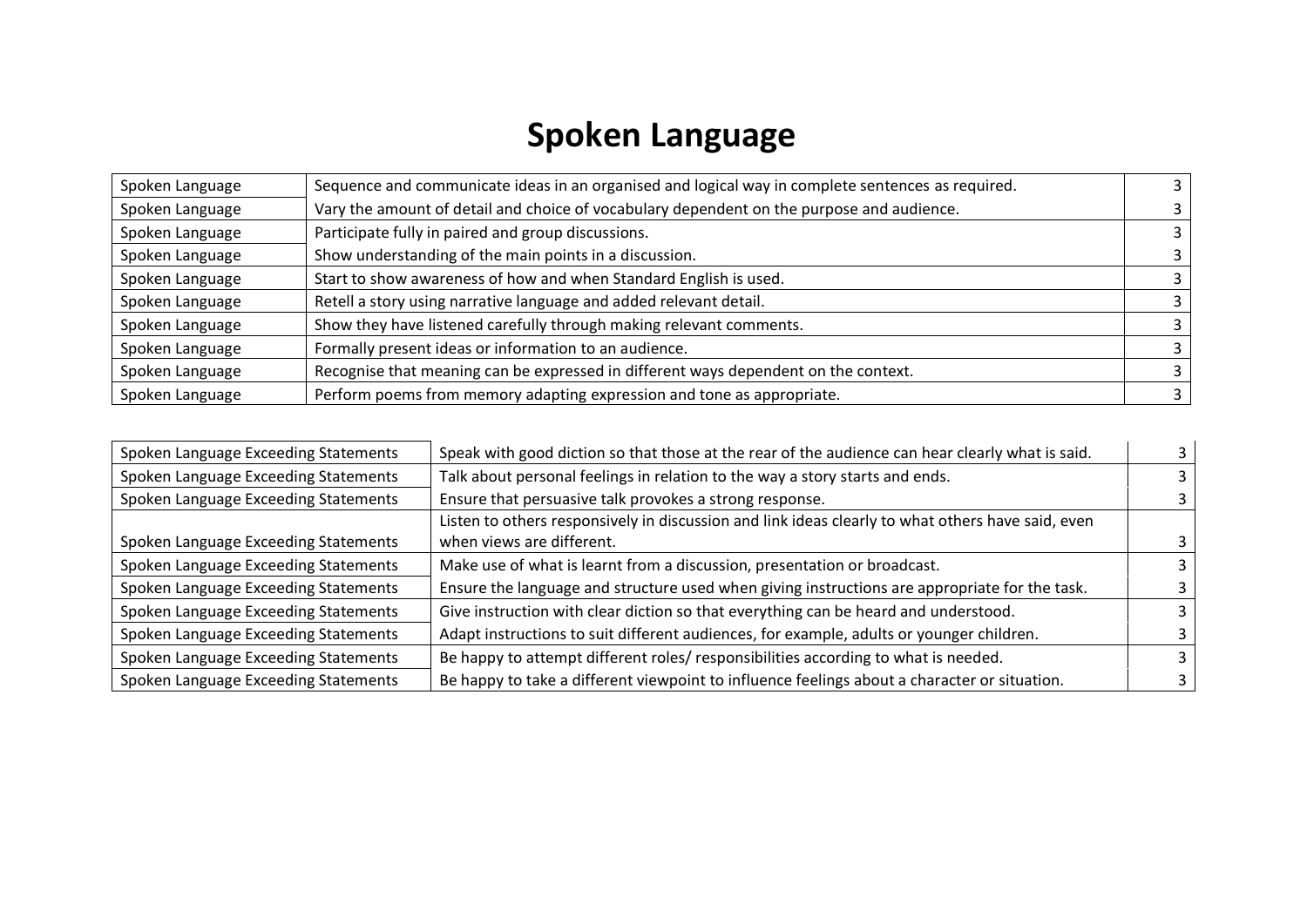## **Maths**

| Number, Place Value and Calculation | I can count from 0 in multiples of 4, 8, 50 and 100                                                        | 3                       |
|-------------------------------------|------------------------------------------------------------------------------------------------------------|-------------------------|
| Number, Place Value and Calculation | I can find 10 or 100 more or less than a given number                                                      | 3                       |
| Number, Place Value and Calculation | I can compare and order numbers up to 1 000                                                                | 3                       |
| Number, Place Value and Calculation | I can identify, represent and estimate numbers using different representations                             | 3                       |
| Number, Place Value and Calculation | I can read and write numbers up to 1 000 in numerals and in words                                          | 3                       |
| Number, Place Value and Calculation | I can recognise the place value of each digit in a three-digit number (hundreds, tens, ones)               | 3                       |
|                                     | I can add and subtract numbers mentally, including: a three-digit number and ones / a three-digit          |                         |
| Number, Place Value and Calculation | number and tens / a three-digit number and hundre                                                          | 3                       |
|                                     | I can add and subtract numbers with up to three digits, using suitable methods that lead to vertical       |                         |
| Number, Place Value and Calculation | methods of addition and subtraction                                                                        | 3                       |
|                                     | I can estimate the answer to an addition/subtraction calculation and use inverse operations to check       |                         |
| Number, Place Value and Calculation | answers                                                                                                    | 3                       |
|                                     | I can estimate the answer to a multiplication/division calculation and use inverse operations to check     |                         |
| Number, Place Value and Calculation | answers                                                                                                    | $\overline{3}$          |
| Number, Place Value and Calculation | I can recall and use multiplication and division facts for the 2, 3, 4, 5, 8 and 10 multiplication tables. | $\overline{\mathbf{3}}$ |
| Number, Place Value and Calculation | I can solve missing number problems for multiplication                                                     | 3                       |
| Number, Place Value and Calculation | I can write and calculate number sentences for multiplication and division                                 | $\mathbf{3}$            |
| Number, Place Value and Calculation | I can use facts that I know to work out other facts and explain how I did it                               | 3                       |
| Number, Place Value and Calculation | I can use multiplication and division to scale up or down                                                  | 3                       |
| Number, Place Value and Calculation | I can count up and down in tenths                                                                          | 3                       |
| Number, Place Value and Calculation | I understand that tenths arise from dividing an object or number into 10 equal parts                       | $\mathbf{3}$            |
| Number, Place Value and Calculation | I can find and write fractions of a discrete set of objects                                                | 3                       |
|                                     | I can recognise and use fractions as numbers: unit fractions and non-unit fractions with small             |                         |
| Number, Place Value and Calculation | denominators                                                                                               | 3                       |
| Number, Place Value and Calculation | I can recognise and show, using diagrams, equivalent fractions with small denominators                     | 3                       |
| Number, Place Value and Calculation | I can add and subtract fractions with the same denominator within one whole                                | 3                       |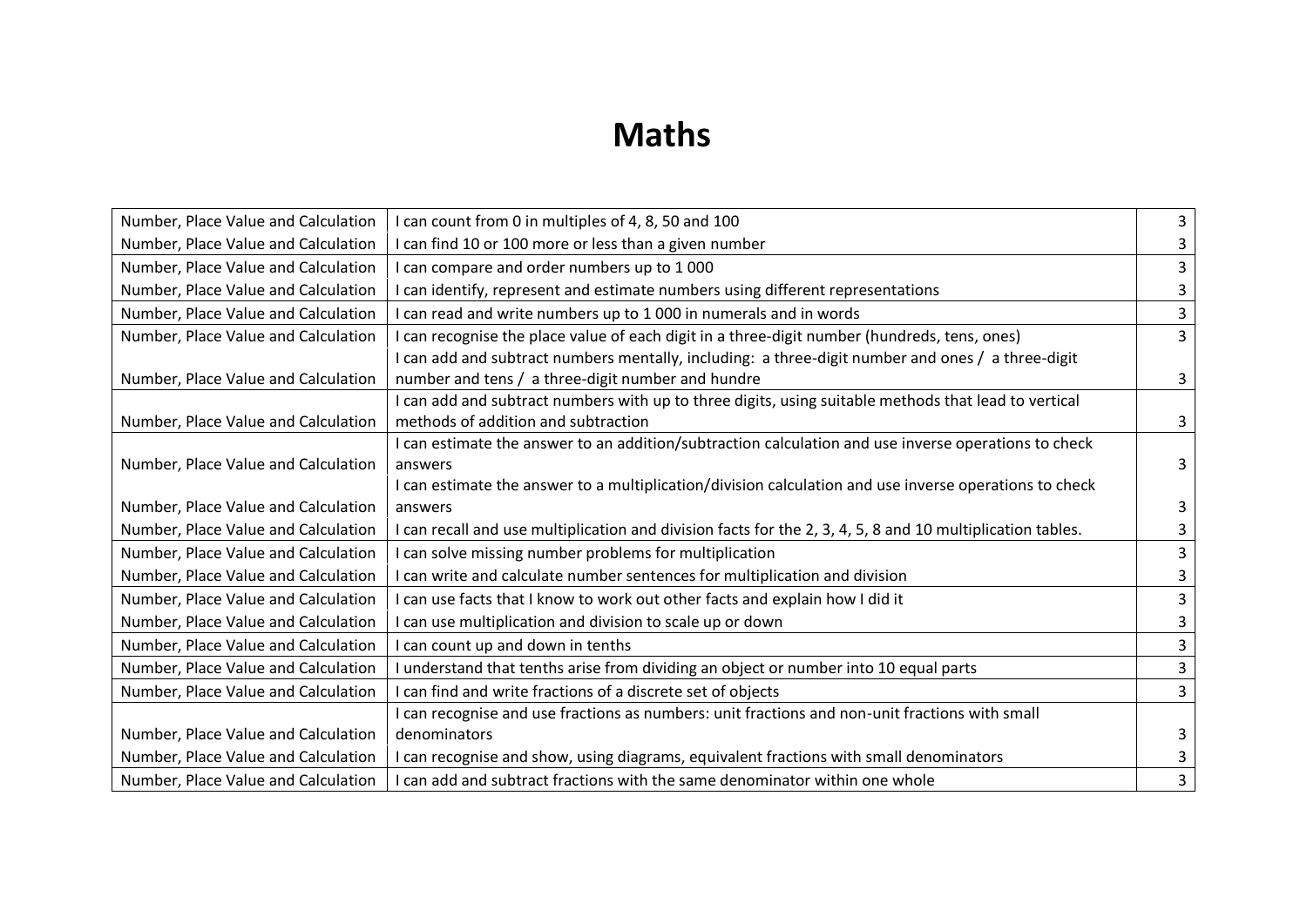| Number, Place Value and Calculation | I can compare and order unit fractions, and fractions with the same denominator                           | 3 |
|-------------------------------------|-----------------------------------------------------------------------------------------------------------|---|
| Measurement                         | I can solve problems involving all of the above                                                           | 3 |
| Measurement                         | I can read a partially numbered scale to the nearest marked division                                      | 3 |
| Measurement                         | I can accurately measure, compare, add and subtract lengths (m/cm/mm)                                     | 3 |
| Measurement                         | I can measure the perimeter of simple 2-D shapes                                                          | 3 |
| Measurement                         | I can measure, compare, add and subtract mass (kg/g)                                                      | 3 |
| Measurement                         | can measure, compare, add and subtract volume/capacity (I/mI)                                             | 3 |
| Measurement                         | I can add and subtract amounts of money to give change, using both £ and p in practical contexts          | 3 |
|                                     | I can tell and write the time from an analogue clock, including using Roman numerals from I to XII, and   |   |
| Measurement                         | 12-hour and 24-hour clock                                                                                 | 3 |
| Measurement                         | I can estimate and read time with increasing accuracy to the nearest minute                               | 3 |
| Measurement                         | I can record and compare time in terms of seconds, minutes and hours                                      | 3 |
| Measurement                         | I can use vocabulary such as o'clock, a.m./p.m., morning, afternoon, noon and midnight                    | 3 |
| Measurement                         | I can compare durations of events [for example to calculate the time taken by particular events or tasks] | 3 |
| Measurement                         | I know the number of seconds in a minute and the number of days in each month, year and leap year         | 3 |
| Measurement                         | I can solve number problems and practical problems involving these ideas                                  | 3 |
| Geometry                            | I can draw 2-D shapes                                                                                     | 3 |
| Geometry                            | I can make 3-D shapes using modelling materials                                                           | 3 |
| Geometry                            | I can recognise 3-D shapes in different orientations and describe them                                    | 3 |
| Geometry                            | I can recognise angles as a property of shape or a description of a turn                                  | 3 |
| Geometry                            | I can identify right angles                                                                               | 3 |
| Geometry                            | I can identify whether angles are greater than or less than a right angle                                 | 3 |
|                                     | I can recognise that two right angles make a half-turn, three make three quarters of a turn and four a    |   |
| Geometry                            | complete turn                                                                                             | 3 |
| Geometry                            | I can identify horizontal and vertical lines and pairs of perpendicular and parallel lines                | 3 |
| <b>Statistics</b>                   | can interpret and present data using bar charts, pictograms and tables                                    | 3 |
| <b>Statistics</b>                   | I can solve one-step and two-step questions                                                               | 3 |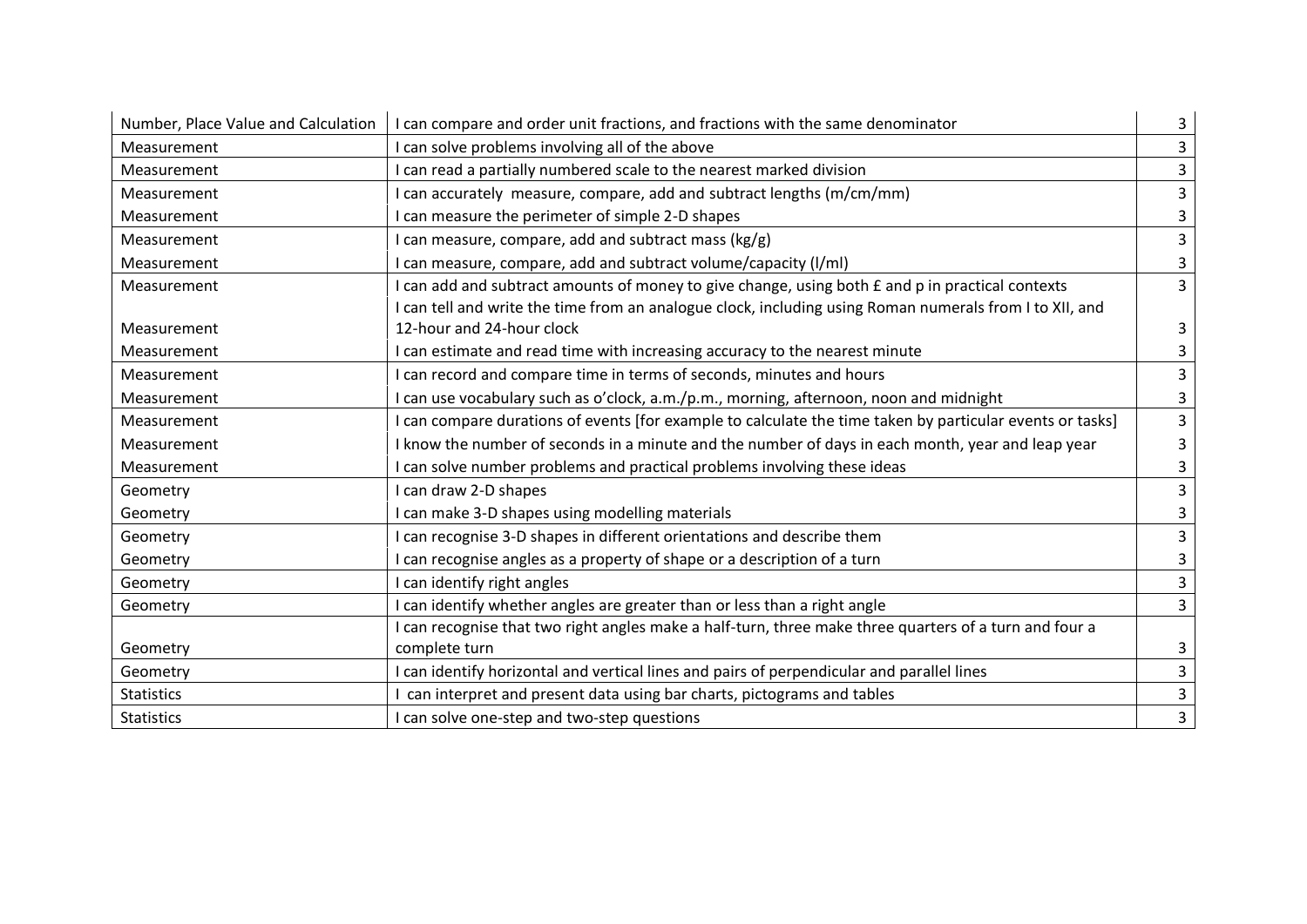#### **Science**

| <b>Working Scientifically</b>   | Use different ideas and suggest how to find something out.                                                       | 3                       |
|---------------------------------|------------------------------------------------------------------------------------------------------------------|-------------------------|
| <b>Working Scientifically</b>   | Plan a fair test and explain why it was fair.                                                                    | 3                       |
| <b>Working Scientifically</b>   | Set up simple practical enquiries, comparative and fair tests.                                                   | $\overline{\mathbf{3}}$ |
| <b>Working Scientifically</b>   | Explain why they need to collect information to answer a question.                                               | $\mathbf{3}$            |
|                                 | Make systematic and careful observations and, where appropriate, take accurate measurements using                |                         |
| <b>Working Scientifically</b>   | standard units.                                                                                                  | $\mathbf{3}$            |
| <b>Working Scientifically</b>   | Record their observations in different ways, for example, labelled diagrams, charts etc.                         | 3                       |
|                                 | Explain what they have found out and use their measurements to say whether it helps to answer their              |                         |
| <b>Working Scientifically</b>   | question.                                                                                                        | $\mathbf{3}$            |
| <b>Working Scientifically</b>   | Use a range of equipment, (including a thermometer and data logger.                                              | 3                       |
|                                 | GD: Record and present what they have found using scientific language, drawings, labelled diagrams, bar          |                         |
| <b>Working Scientifically</b>   | charts and tabl                                                                                                  | $\mathbf{3}$            |
| <b>Working Scientifically</b>   | GD: Use their findings to draw a simple conclusion.                                                              | $\overline{3}$          |
|                                 | Identify and describe the functions of different parts of flowering plants, for example, roots, stem/trunk,      |                         |
| Plants                          | leaves and flowers.                                                                                              | 3                       |
|                                 | explore the requirements of plants for life and growth (air, light, water, nutrients from soil, and room to      |                         |
| Plants                          | grow) and how they vary from plant to plant.                                                                     | $\overline{\mathbf{3}}$ |
| Plants                          | investigate the way in which water is transported within plants.                                                 | $\overline{3}$          |
|                                 | Explore the part that flowers play in the life cycle of flowering Plants, including pollination, seed formation  |                         |
| Plants                          | and seed dispersal.                                                                                              | 3                       |
|                                 | GD: Explore the role of flowers in the life cycle of flowering plants, including pollination, seed formation and |                         |
| Plants                          | speed dispersal.                                                                                                 | 3                       |
| Animals including Humans        | Identify that animals, including humans, need the right types and amount of nutrition,.                          | 3                       |
| <b>Animals including Humans</b> | Understand that that they cannot make their own food; they get nutrition from what they eat.                     | 3                       |
|                                 |                                                                                                                  |                         |